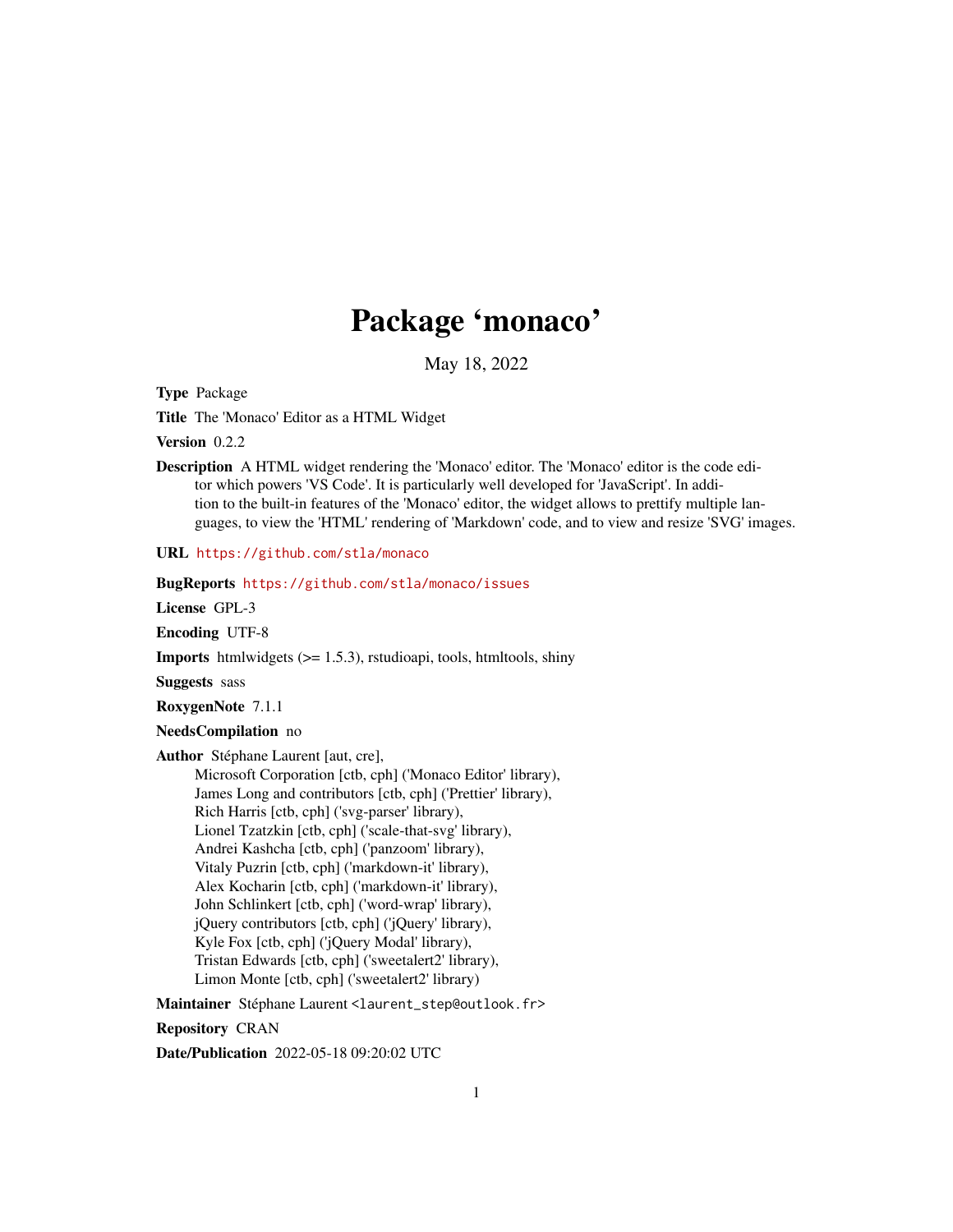### <span id="page-1-0"></span>R topics documented:

| Index | - 8 |  |
|-------|-----|--|
|       |     |  |
|       |     |  |
|       |     |  |
|       |     |  |

<span id="page-1-1"></span>getMonacoLanguages *Monaco languages*

#### Description

Get the list of available languages in the Monaco editor.

#### Usage

getMonacoLanguages()

<span id="page-1-2"></span>getMonacoThemes *Monaco themes*

#### Description

Get the list of available themes of the Monaco editor. All themes are dark, excepted "vs".

#### Usage

getMonacoThemes()

<span id="page-1-3"></span>monaco *Monaco editor*

#### Description

Open the Monaco editor.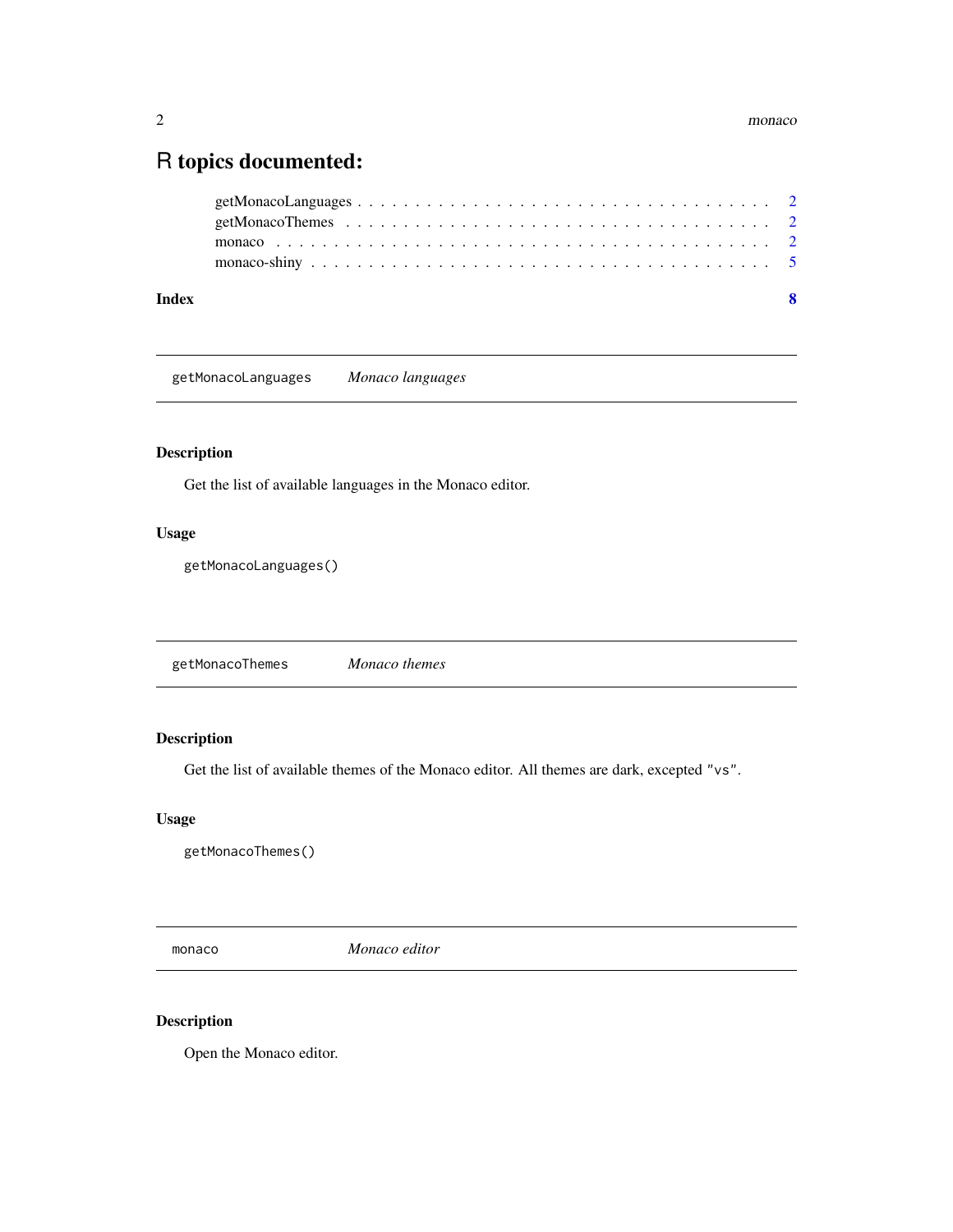#### <span id="page-2-0"></span>monaco 3

#### Usage

```
monaco(
  contents,
  language = NULL,
  theme = NULL,tabSize = NULL,
  fontSize = 14,
  header = TRUE,width = NULL,height = NULL,elementId = NULL\mathcal{L}
```
#### Arguments

| contents      | this can be the path to a file, NULL to open an empty editor, missing to open the<br>file currently open in RStudio, or a character vector which corresponds to the<br>lines of a file               |
|---------------|------------------------------------------------------------------------------------------------------------------------------------------------------------------------------------------------------|
| language      | the language of the contents; if NULL and the contents are read from a file, the<br>mode is guessed from the extension of the file; run getMonacoLanguages to get<br>the list of available languages |
| theme         | the theme of the editor; run getMonacoThemes to get the list of available themes                                                                                                                     |
| tabSize       | number of spaces for the indentation (usually 2 or 4); if NULL, it is set to the one<br>used in RStudio                                                                                              |
| fontSize      | font size in pixels                                                                                                                                                                                  |
| header        | logical, whether to display the header of the widget                                                                                                                                                 |
| width, height | dimensions; the default values are nice for usage in the RStudio viewer pane                                                                                                                         |
| elementId     | a HTML id for the container; this is useless for common usage                                                                                                                                        |

#### Examples

```
# in RStudio, `monaco()` opens the current file:
monaco()
# opens a new, empty JavaScript file:
monaco(NULL, language = "javascript")
# opens an existing file:
monaco(system.file("exampleFiles", "JavaScript.js", package = "monaco"))
# try the SVG viewer; you can zoom and pan the image:
monaco(system.file("exampleFiles", "react.svg", package = "monaco"))
# a dirty Markdown file, try to prettify it:
monaco(system.file("exampleFiles", "Markdown.md", package = "monaco"))
```
# opens two editors side-by-side: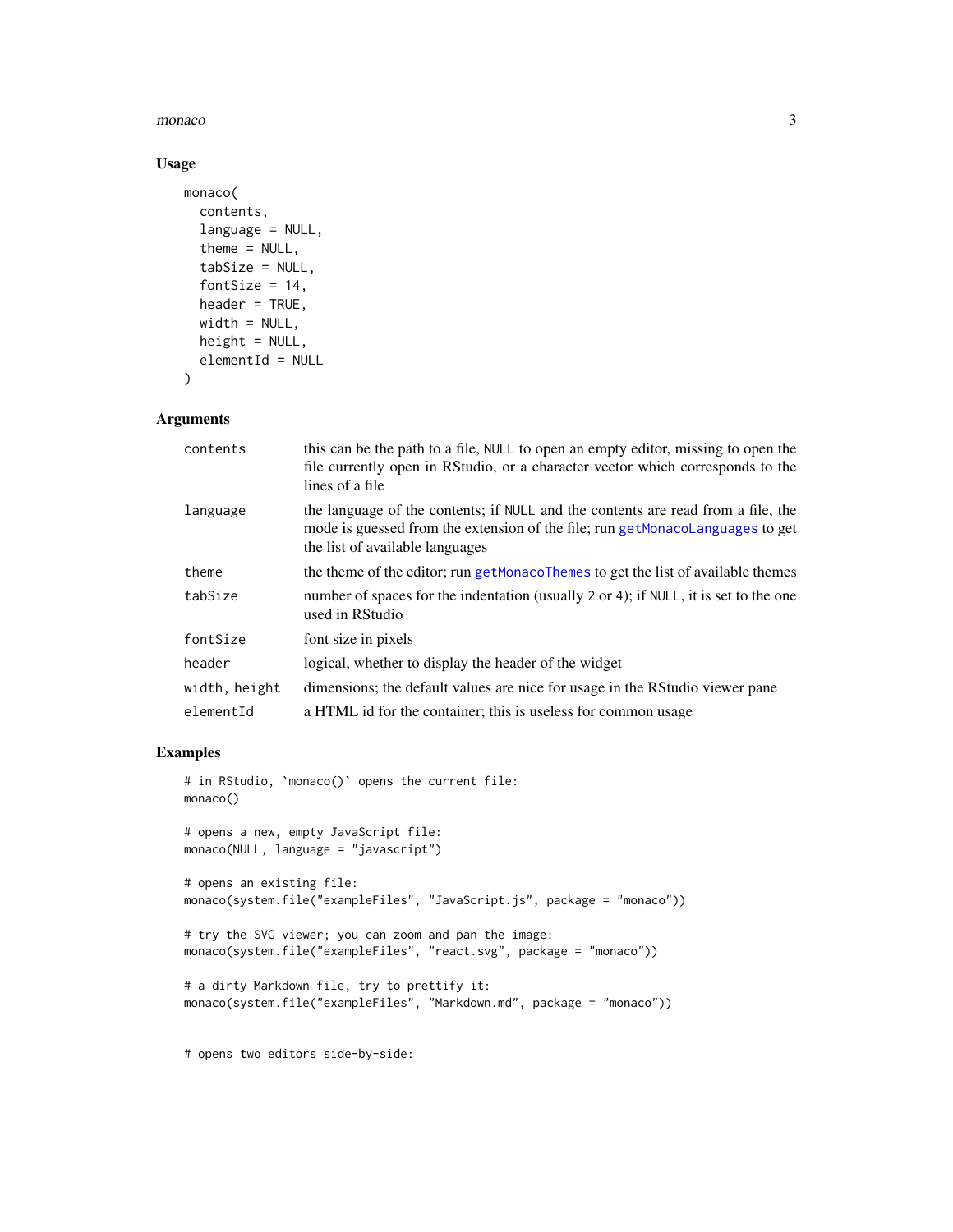#### 4 monaco

```
library(monaco)
library(htmltools)
ed1 <- monaco(
  system.file("exampleFiles", "JavaScript.js", package = "monaco")
\lambdaed2 <- monaco(
  system.file("exampleFiles", "react.svg", package = "monaco")
\lambdaif(interactive()){
  browsable(
   div(
      div(ed1, style="position: fixed; left: 1vw; right: 51vw;"),
      div(ed2, style="position: fixed; left: 51vw; right: 1vw;")
   )
 )
}
# stacks two editors:
library(monaco)
library(htmltools)
ed1 <- monaco(
  system.file("exampleFiles", "JavaScript.js", package = "monaco"),
  height = "calc(50vh - 40px)"\mathcal{L}ed2 <- monaco(
  system.file("exampleFiles", "react.svg", package = "monaco"),
  height = "calc(50vh - 40px)"
\lambdaif(interactive()){
  browsable(
    tagList(
      tags$style(HTML(
        ".editor {",
        " position: fixed;",
        " left: 1vw;",
        " width: 98vw;",
        "}"
      )),
      div(
        div(ed1, class = "editor", style = "bottom: calc(50vh + 5px);"),
        div(ed2, class = "editor", style = "top: calc(50vh + 5px);")
     )
   )
 )
}
```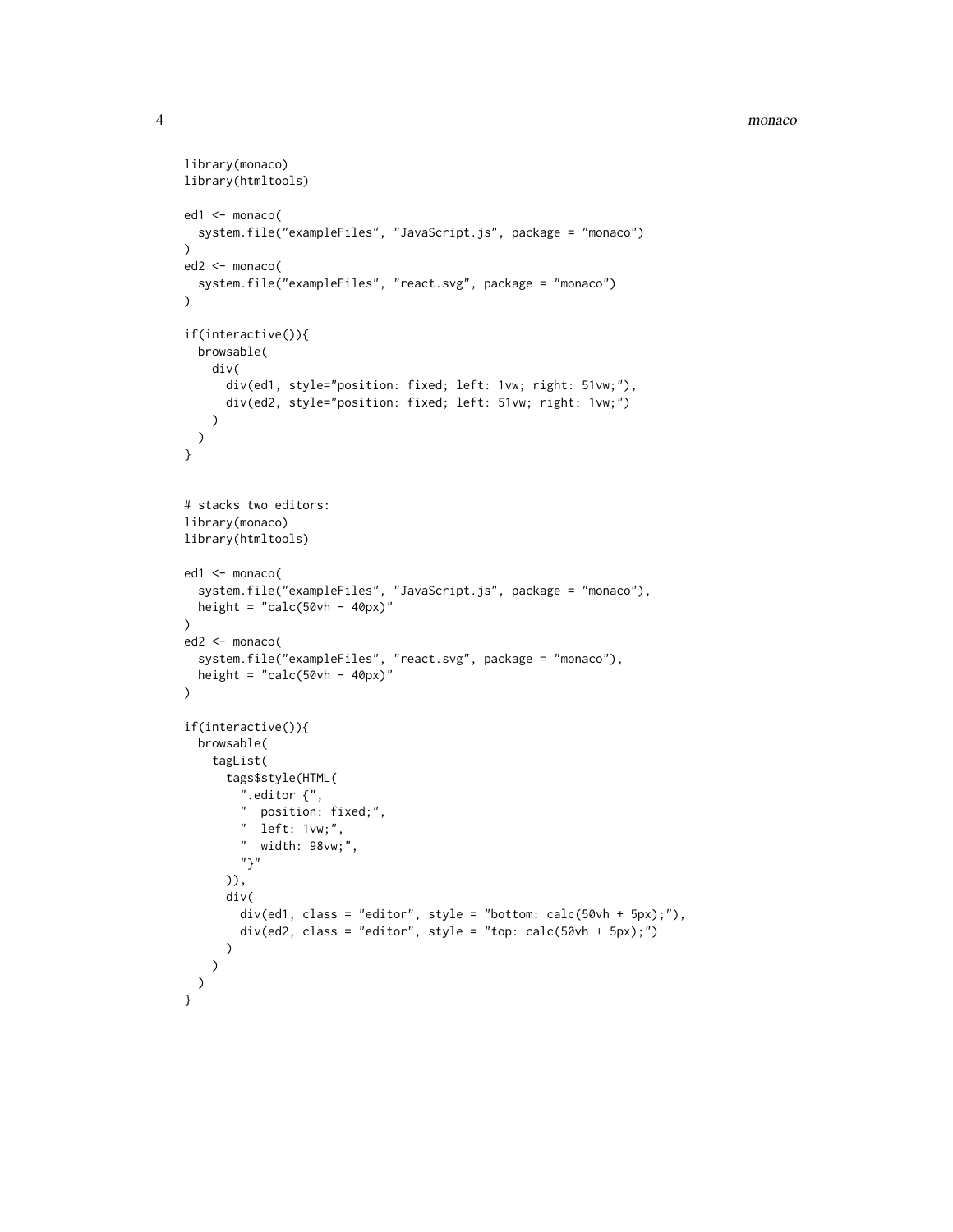<span id="page-4-0"></span>

#### Description

Output and render functions for using Monaco editors within Shiny applications and interactive Rmd documents.

#### Usage

```
monacoOutput(outputId, width = "100%", height = "400px")
renderMonaco(expr, env = parent.frame(), quoted = FALSE)
```
#### Arguments

| outputId      | output variable to read from                                                                                            |
|---------------|-------------------------------------------------------------------------------------------------------------------------|
| width, height | CSS measurements like "100%", "400px", "auto", or a number, which will be<br>coerced to a string and have "px" appended |
| expr          | an expression that creates a Monaco editor with monaco                                                                  |
| env           | the environment in which to evaluate expr                                                                               |
| quoted        | logical, whether expr is a quoted expression                                                                            |

#### Examples

```
library(monaco)
library(shiny)
ui <- fluidPage(
  monacoOutput("ed", height = "400px")
)
server <- function(input, output){
  output[["ed"]] <- renderMonaco({
    monaco(
      system.file("exampleFiles", "JavaScript.js", package = "monaco")
    \lambda})
}
if(interactive()){
  shinyApp(ui, server)
}
# Customizing the input range, using the 'sass' package ####
```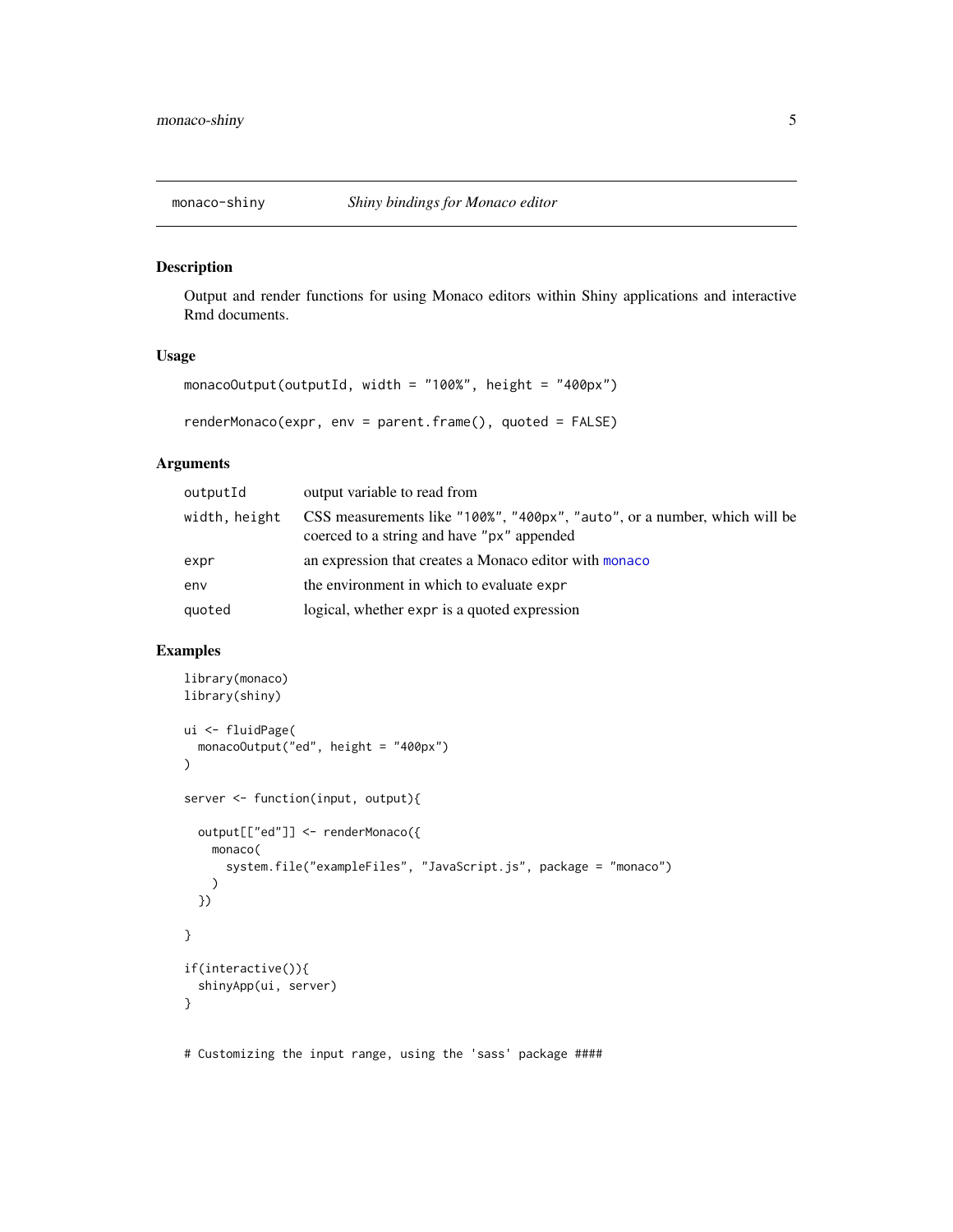```
library(monaco)
library(shiny)
library(sass)
ui <- fluidPage(
  uiOutput("style"),
  titlePanel("Customized range input"),
  fluidRow(
    column(
      width = 4,
      actionButton("sass", "Compile to CSS", class = "btn-primary btn-block")
   ),
   column(
     width = 8,
      tags$input(type = "range", min = 0, max = 10, step = 0.1)
   )
  ),
  br(),
  fluidRow(
   column(
      width = 6,
     monacoOutput("scss", height = "75vh")
   ),
   column(
     width = 6,
     monacoOutput("css", height = "75vh")
   )
 )
\lambdaserver <- function(input, output){
  output[["scss"]] <- renderMonaco({
   monaco(
      system.file(
        "htmlwidgets", "customRangeInput", "customRangeInput.scss",
        package = "monaco"
     ),
     header = FALSE
   )
  })
  css <- eventReactive(input[["sass"]], {
   sass(input[["scss"]])
  })
  output[["css"]] <- renderMonaco({
```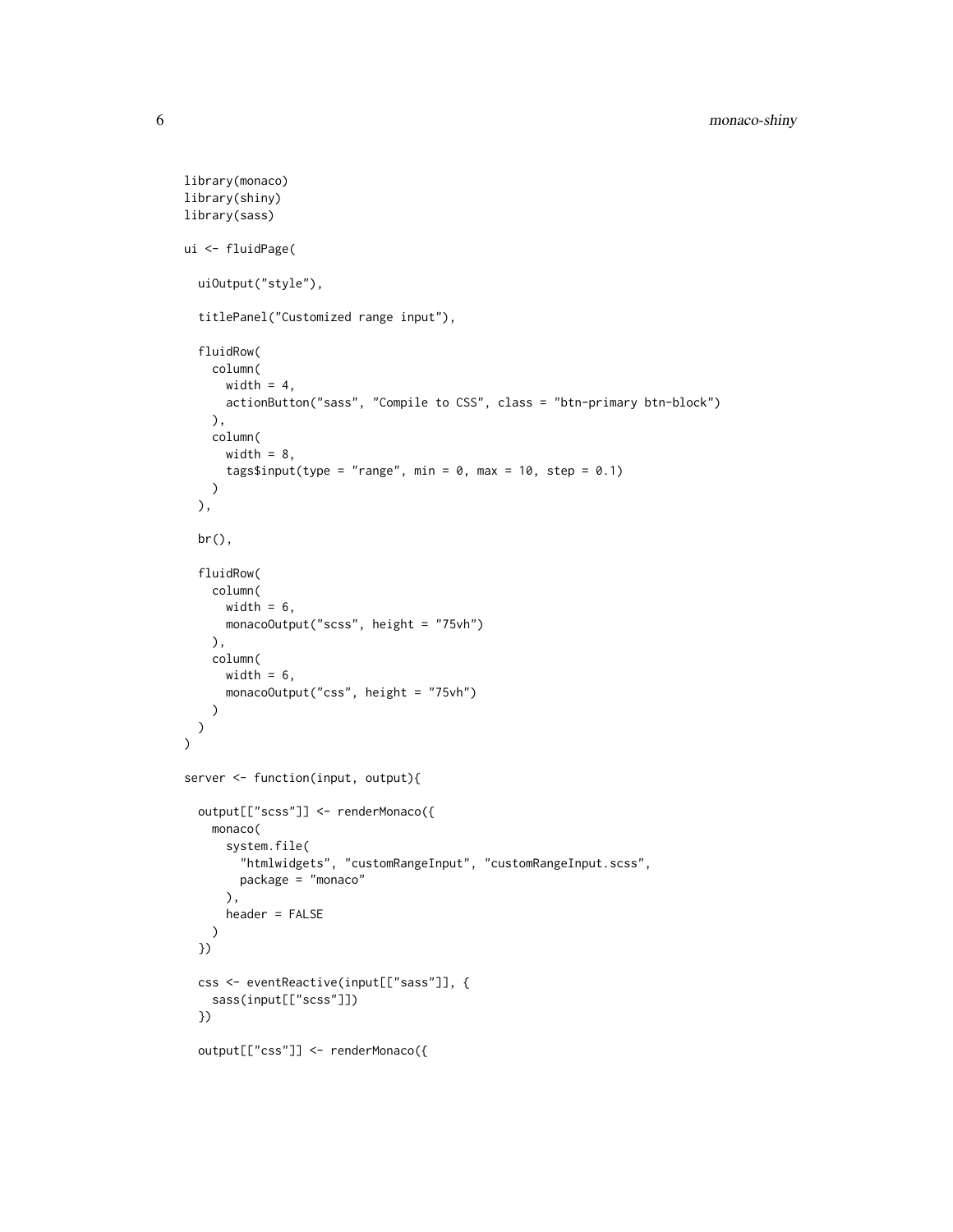#### monaco-shiny 7

```
monaco(css(), language = "css", header = FALSE)
 })
 output[["style"]] <- renderUI({
   tags$head(tags$style(HTML(input[["css"]])))
 })
}
if(interactive()){
 shinyApp(ui, server)
}
```